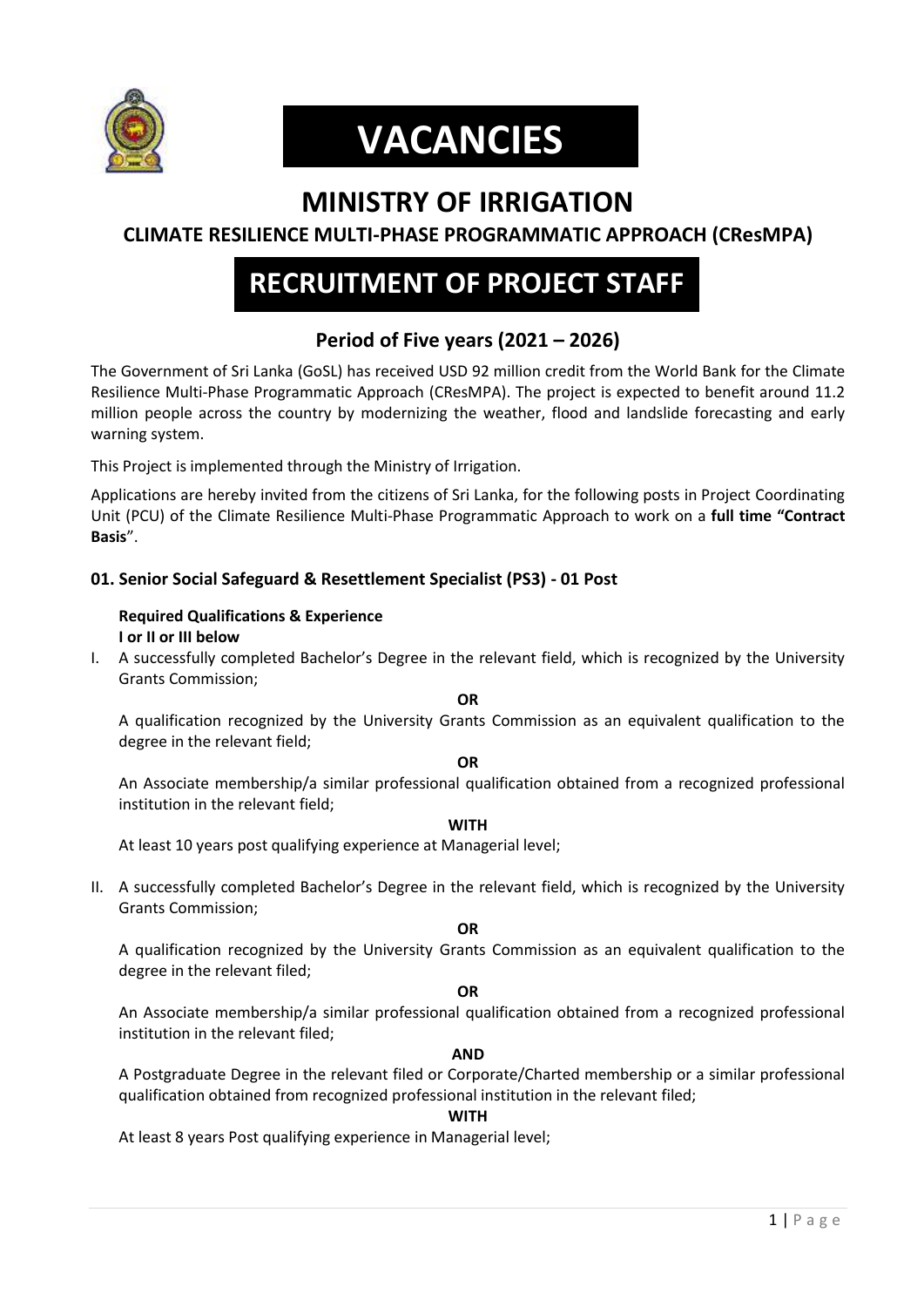III. Class I Officer of a Government All Island Services or a similar status in the relevant filed;

#### **WITH**

At least 03 years of experience in the Class I post in the Special Degree from a recognized University with Chartered/Corporate membership of recognized Professional Institution or Post Graduate Qualification (Masters/Diploma) in relevant filed;

Minimum 10 years' experience in the implementation of large development projects including in the Land Acquisition and Resettlement Planning will be considered as and added qualification.

**Salary Level: PS 3 – Rs. 140,000.00 – 155,000.00** *(As per MSD circular No.: 01/2019)*

#### **02. Senior Environmental Safeguard Specialist (PS3) - 01 Post**

#### **Required Qualifications & Experience I or II or III below**

I. A successfully completed Bachelor's Degree in the relevant field, which is recognized by the University Grants Commission;

**OR**

A qualification recognized by the University Grants Commission as an equivalent qualification to the degree in the relevant field;

#### **OR**

An Associate membership/a similar professional qualification obtained from a recognized professional institution in the relevant field;

#### **WITH**

At least 10 years post qualifying experience at Managerial level;

II. A successfully completed Bachelor's Degree in the relevant field, which is recognized by the University Grants Commission;

#### **OR**

A qualification recognized by the University Grants Commission as an equivalent qualification to the degree in the relevant filed;

#### **OR**

An Associate membership/a similar professional qualification obtained from a recognized professional institution in the relevant filed;

#### **AND**

A Postgraduate Degree in the relevant filed or Corporate/Charted membership or a similar professional qualification obtained from recognized professional institution in the relevant filed;

#### **WITH**

At least 8 years Post qualifying experience in Managerial level;

III. Class I Officer of a Government All Island Services or a similar status in the relevant filed;

#### **WITH**

At least 03 years of experience in the Class I post in the Special Degree from a recognized University with Chartered/Corporate membership of recognized Professional Institution or Post Graduate Qualification (Masters/Diploma) in relevant filed;

#### **WITH**

At least 10 years of post-qualification experience in the relevant field will be considered as and added qualification.

**Salary Level: PS 3 – Rs. 140,000.00 – 155,000.00** *(As per MSD circular No.: 01/2019)*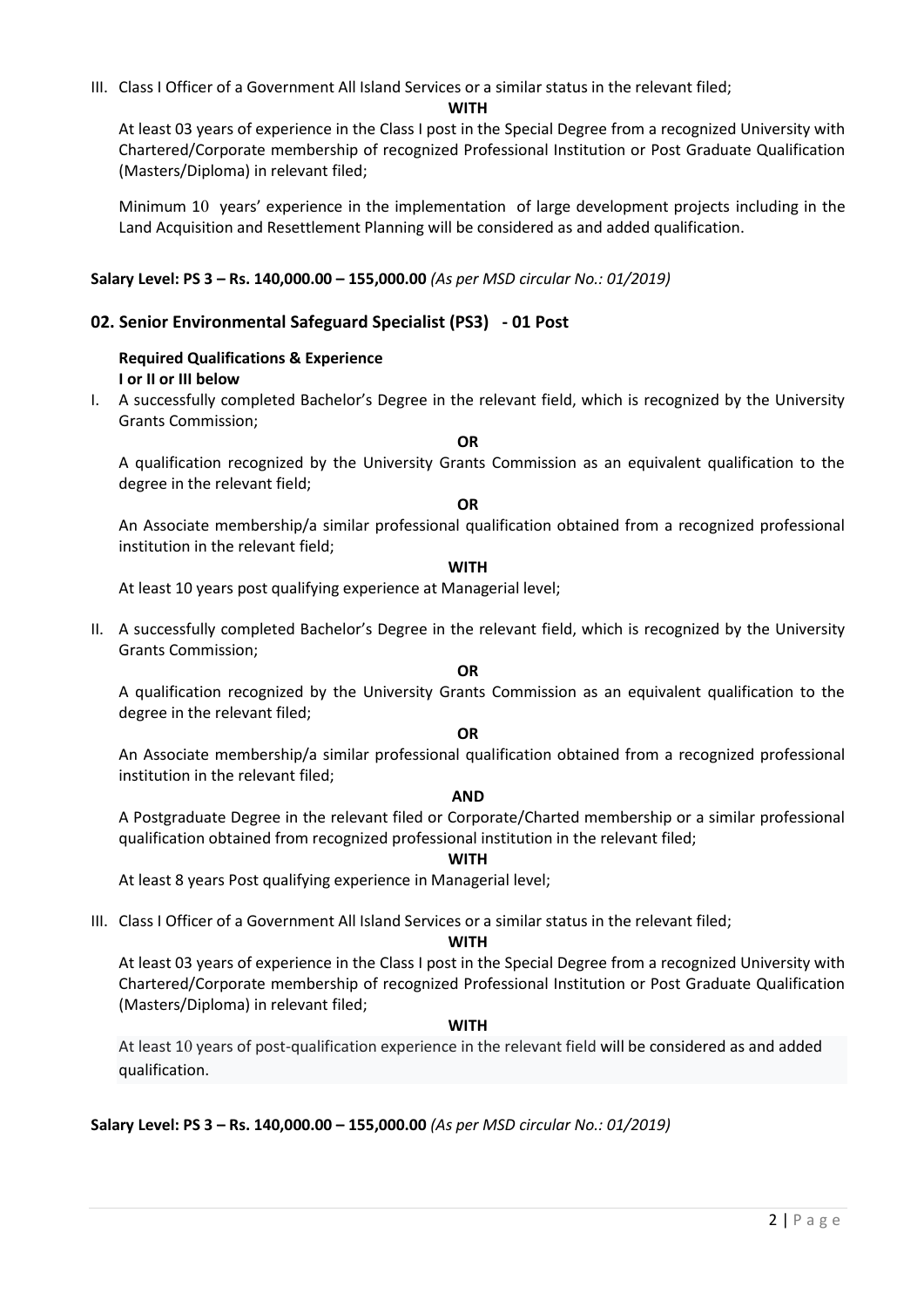#### **03. Contract Management Engineer - (PS4) - 01 Post**

#### **Required Qualifications & Experience I or II below**

I. A successfully completed Bachelor's Degree in the Civil Engineering field, which is recognized by the University Grants Commission;

**OR**

A qualification recognized by the University Grants Commission as an equivalent qualification to the degree in the Civil Engineering field. An Associate membership/ a similar professional qualification obtained from a recognized professional institution in the Civil Engineering field;

#### **OR**

An Associate membership/a similar professional qualification obtained from a recognized professional institution in the Civil Engineering field;

**WITH**

At least 07 years post qualifying experience in the Civil Engineering filed;

II. An officer of the Government. All Island Services Class III/II or above or similar status in the Civil Engineering field. At least 07 years of experience in Class III/II post;

**WITH**

Minimum of 10 years of post-qualifying experience including Contract Management field will be considered as and added qualification.

**Salary Level: PS 4 (Category A) – Rs. 115,000.00 – 130,000.00** *(As per MSD circular No.: 01/2019)*

#### **04. Social & Environment Safeguard Officer (PS5) - 01 Post**

#### **Required Qualifications & Experience I or II or III below**

I. A Bachelor's Degree in the relevant field which is recognized by the University Grants Commission;

#### **OR**

A qualification recognized by the University Grants Commission as an equivalent qualification to the degree in the relevant filed;

#### **OR**

An Associate membership/a similar professional qualification obtained from a recognized professional institution in the relevant filed

#### **OR**

Having obtained a certificate of proficiency not below than the National Vocational qualification Level 7 issued by a Technical Vocational Training Institute accepted by Tertiary and Vocational Education Commission for a post related to Technical field.

#### **AND**

At least 04 years of experience in the required area of specialization;

II. Having obtained a certificate of proficiency not below than the National Vocational Qualification Level 6, issued by a Technical Vocational Training Institute accepted by Tertiary and Vocational Education Commission for a post related to Technical field

#### **AND**

At least 09 years of experience in the required area of specialization;

III. Having obtained a certificate of Proficiency not below than the National Vocational Qualification Level 5, issued by a Technical Vocational Training Institute accepted by Tertiary and Vocational Education Commission for a post related to Technical field;

#### **AND**

At least 14 years of experience in the required area of specialization;